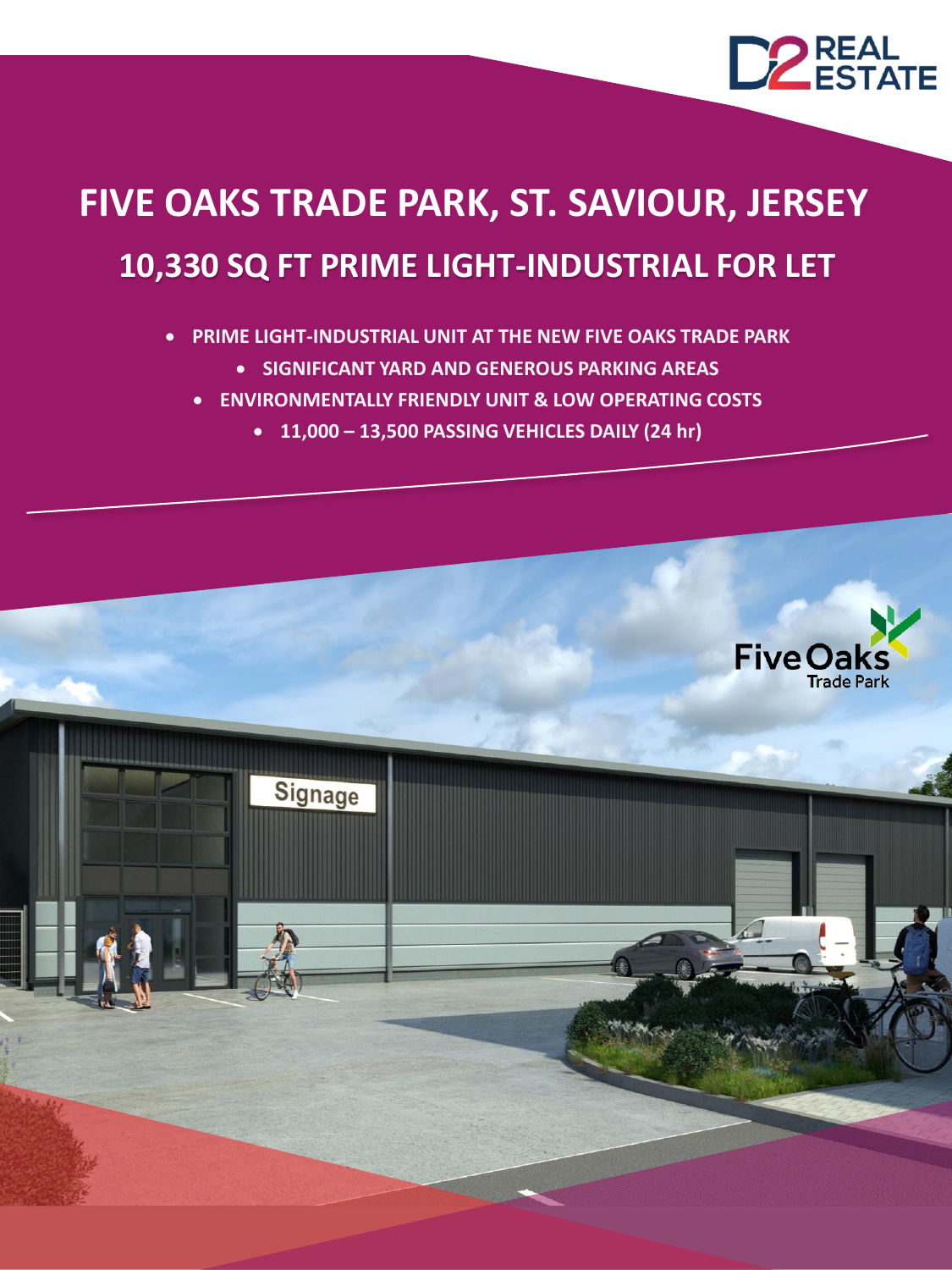

### **DESCRIPTION**

The property comprises a high quality light industrial unit that is due for completion in April 2022. The premises will be of portal frame construction with an internal height to eaves of approximately 6.9m and to the ridge of approximately 8.0m. This will allow sufficient clearance for occupiers to install a mezzanine floor if required.

Loading access will be by way of 2 full height roller shutter doors situated towards the north of the property.

The property will be finished to a high specification including solar panels and electric vehicle charging points in the external yard.

The premises will benefit from a significant external yard area which will include parking for approximately 23 cars.

## **LOCATION**

This unit is located in the new Five Oaks Trade Park in the parish of St. Saviour. More specifically the Property is located in an area just north of Five Oaks roundabout and accessed directly from one of the major arterial routes into St Helier, La Grande Route de St Martins. Roadside signage and quality landscaped environment add quality and visibility to the unit.

Nearby occupiers include: Normans, Morrisons, Wine Warehouse, JEMEC Automotive Limited, Somerville Limited and HSBC. On completion Five Oaks Trade Park will include a CI Co-op and a Le Gallais Self Storage facility.

## **SPECIFICATION**

- 10, 330 sq. ft  $(960m^2)$
- Large self contained yard.
- 2 x level loading doors.
	- 23 parking spaces.
- 6.9m clear internal height to eaves, 8.0m to ridge.
- 37.5kN sq m floor loading.
- W/C facilities.
- Finished to a shell specification for occupiers to undertake their own fitout.
- Fully serviced site with power and utilities in place.
- Potential to fit Mezzanine at First floor for storage or office fit out (planning in place).
- Landscaped environment.
- 10 year collateral warranty.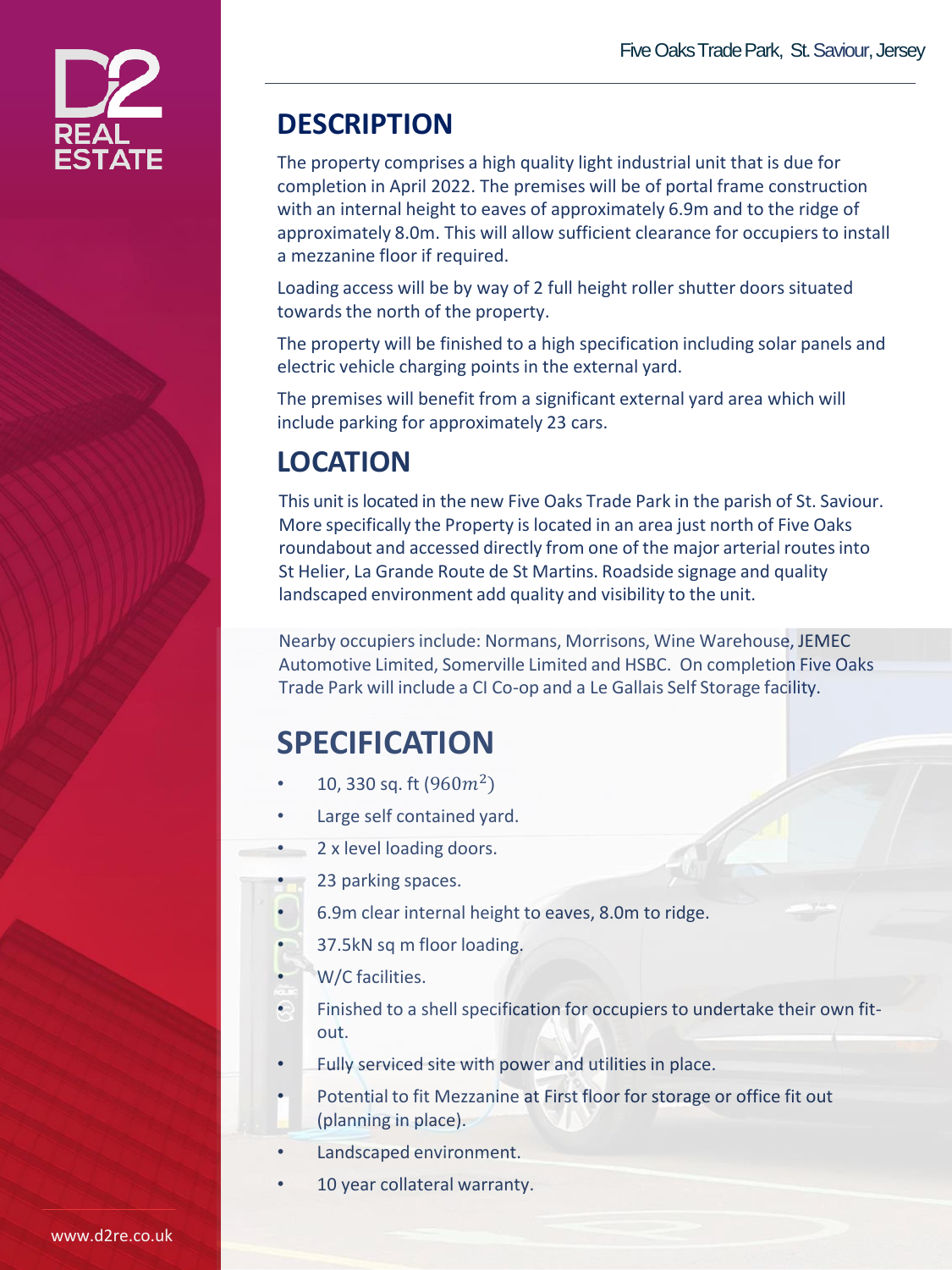

## **GREEN CREDENTIALS**

The development employs the latest environmentally friendly technologies to reduce the cost of occupation and target a minimum EPC rating of A. As a result, occupational costs to the end user will be reduced.

The green initiatives include:

- Low air permeability design
- Electric vehicle charging points
- 15% warehouse roof lights increasing natural lighting
- High performance insulated cladding and roof materials
- Secure cycle parking
- Photovoltaic panels
- Great opportunity to provide charging points for an expansive electric vehicle fleet for logistics and delivery companies.

#### **AVAILABILITY**

The premises are available for early access fitout from March 2022.

#### **LEASE TERMS**

Available for a term of 9 years or longer on Effective Full Repairing and Insuring terms.

#### **RENTAL**

Asking rental of £15 per sq. ft (exclusive of all other outgoings).

#### **LEGAL COSTS**

Each party to bear their own legal costs and any other cost incurred in the Letting of this property.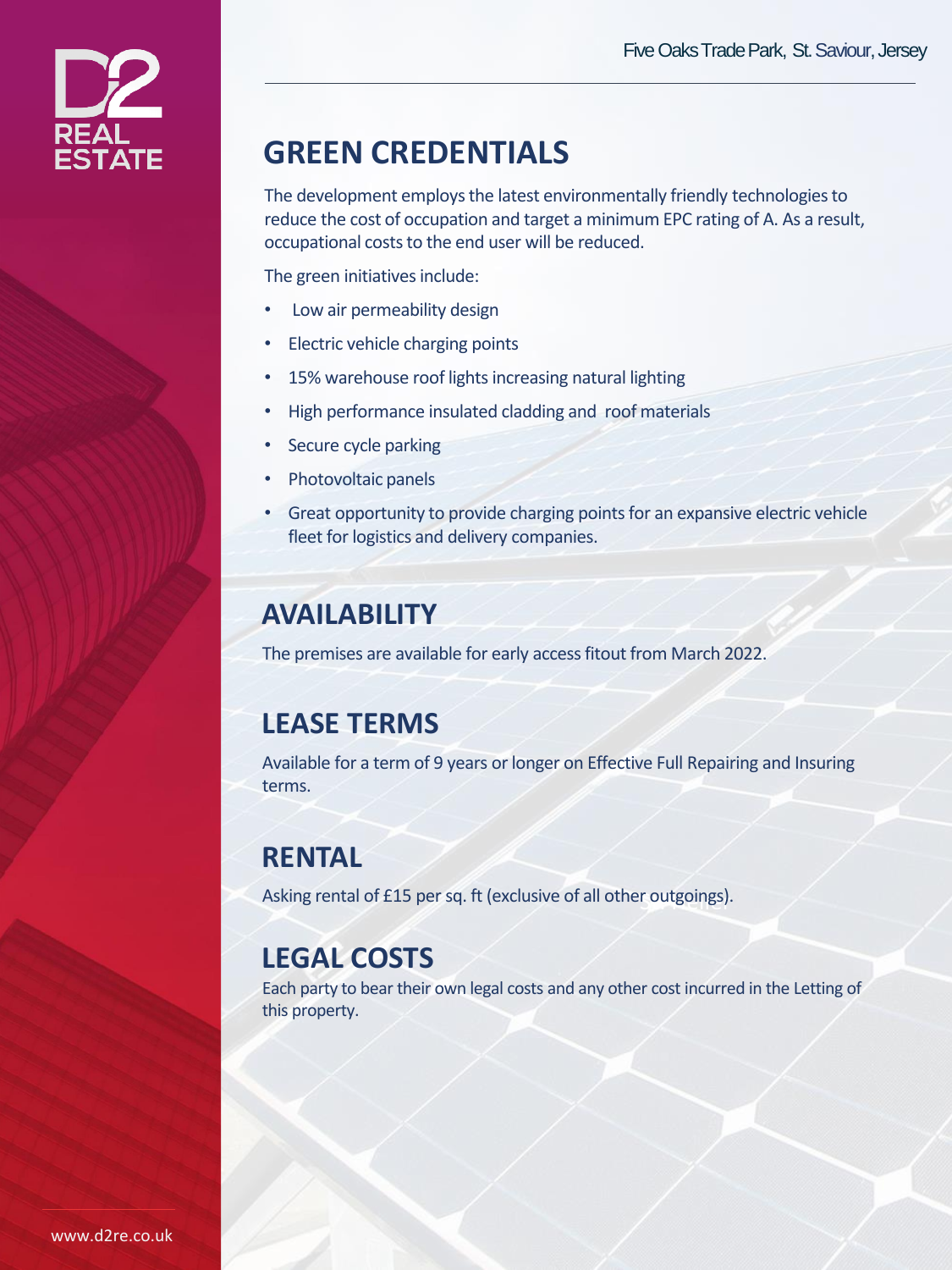

### **SITE PLAN**



#### **UNIT PLAN**



www.d2re.co.uk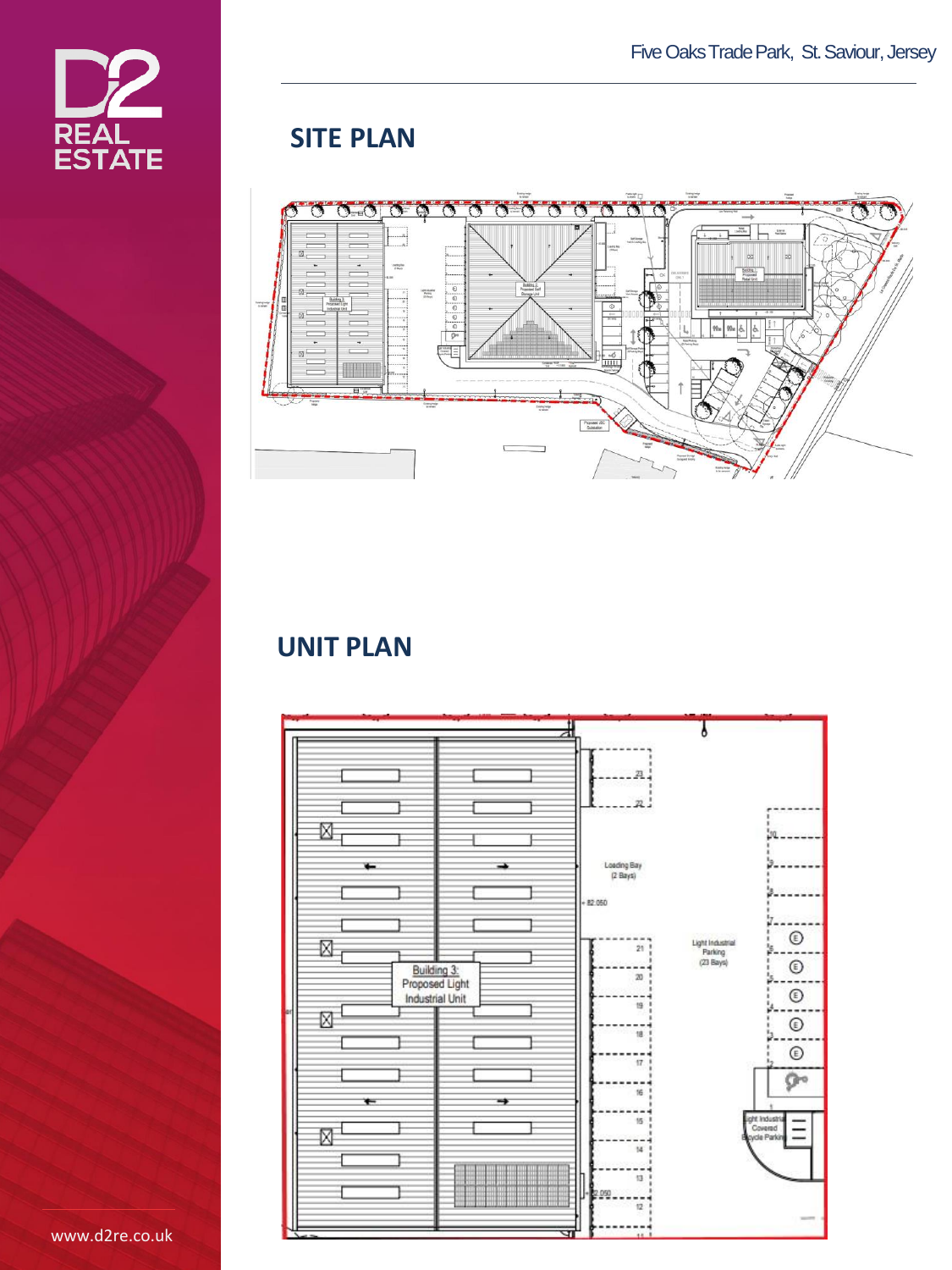

#### **LOCATION MAP**



www.d2re.co.uk